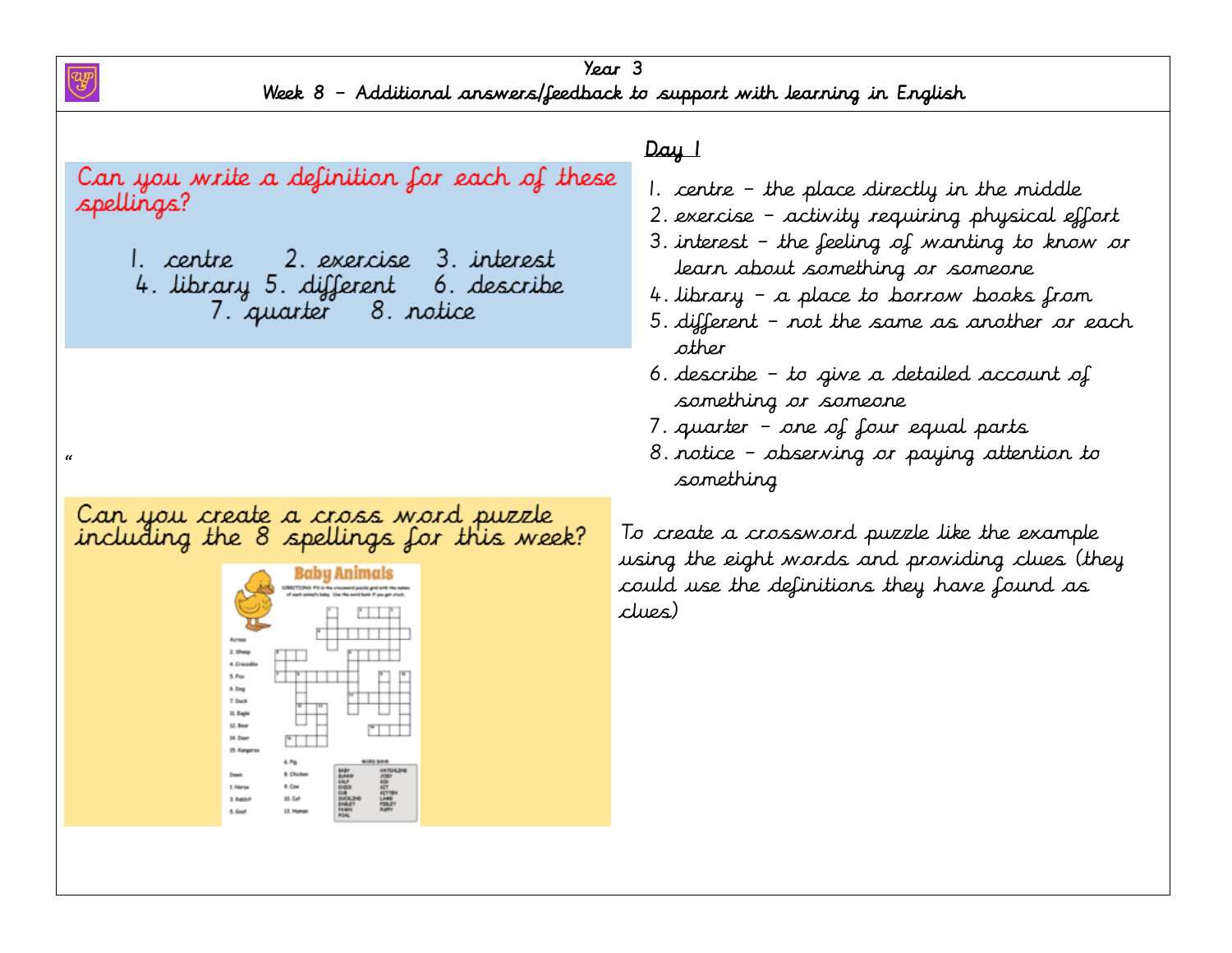

### Tapestry

10. What part of England is this in? – **South** 

## Oak Academy

### Reading Comprehension Answers – Setting Description Lesson 1 (Activity – Fact Retrieval)

- 1. According to the text, what had the girl been doing for months? Hiding herself away to work secretly on her creation
- 2. Where did the girls 'masterpiece' stand? In the centre of the workshop
- 3. List 3 things that were 'sprayed' across the workshop Screws, pistons and sprockets
- 4. What colour did the pressure gage race to? Red
- 5. True or False? The room was in complete darkness after the equipment had begun to break True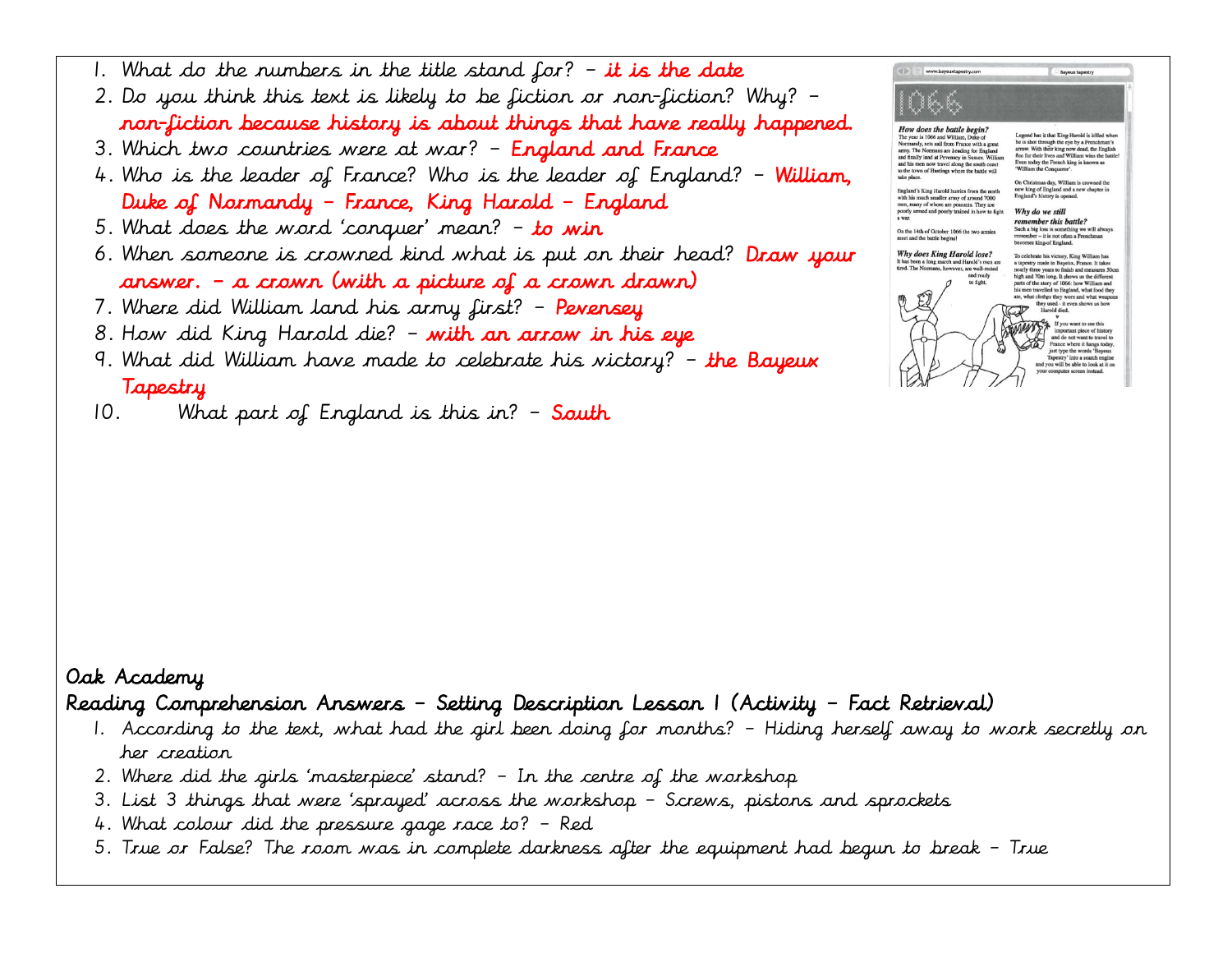Can you write a sentence for each of these spellings? Ensure each sentence includes the one of the spellings and the spellings are spelt CORRECTLY.

> 1. centre - 2. exercise 3. interest 4. library 5. different 6. describe 7. quarter 8. notice

A series of sentences including one of the spellings in each. These must include

- Capital letters
- Fullstops
- Conjunctions
- Expanded noun phrases (where appropriate) The spellings must be spelt CORRECTLY.

Can you sort the spelling for this<br>week into word classes?

| Adjective | Adverb | <b>Naur</b> | <b>Vorh</b> |
|-----------|--------|-------------|-------------|
|           |        |             |             |

- 1. Centre noun
- 2. Exercise noun
- 3. Interest noun
- 4. Library noun
- 5. Different adjective
- 6. Describe verb
- 7. Quarter noun
- 8. Notice verb

## Oak Academy

## Reading Comprehension Answers – Setting Description Lesson 2 (Activity – Reading Comprehension)

- 1. In the first sentence, what word suggests her design has lots of information? Detailed
- 2. Choose the phrase in this sentence that shows how the objects appeared on the floor a snake-like trail
- 3. What does the word 'clamped mean' in the sentence? she held the metal tightly
- 4. Look at the paragraph beginning 'All of a sudden…' what phrase suggests the girl turned on the taps straight away? without hesitation
- 5. 'Suddenly objects in the factory began to tremble and the pressure on the gauge raced into red' Which word in this sentence could be replaced by vibrate? – Tremble
- 6. Find and copy 3 more synonyms for vibrate in the sentence below juddering, shudder and shake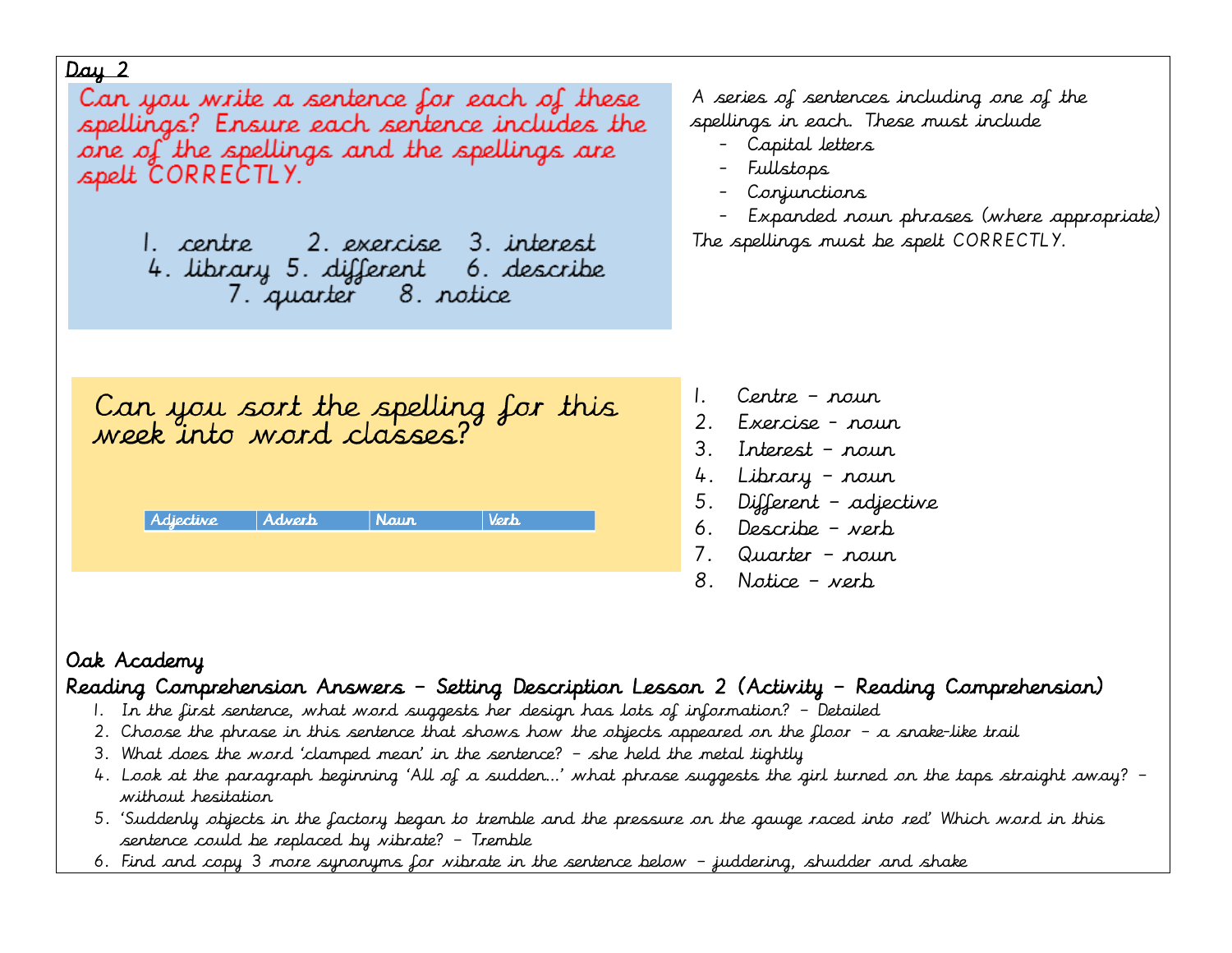.

These words are all spelt incorrectly can you spot the mistakes and correct them?

> 1. center 2. exersize 3. intrest 4. libari 5. difrent 6. discrybe 7. gorter 8. notise

- 1. Centre
- 2. Exercise
- 3. Interest
- 4. Library
- 5. Different
- 6. Describe
- 7. Quarter
- 8. Notice

Complete these sentences using words from your spellings of the week.

- 
- I. Make sure it is in the \_\_\_\_\_\_.<br>2. It is so important to \_\_\_\_\_\_\_\_\_ it helps you stay healthy.
- 3. My nun always shows an \_\_\_\_\_ in my hamework.
- 4. We should do our homework in the \_\_\_\_\_\_\_.
- 5. No my shoes aren't the same as yours they  $are$
- 6. Please \_\_\_\_\_ what he looked like.
- 7. There are four of us, we each get a each.
- 8. Don't warry she will never \_\_\_\_\_.

## Oak Academy

Reading Comprehension Answers – Setting Description Lesson 3 (Activity – Identifying Features of a Text)

- 1. In the opening scene, what sense is being described? hearing
- 2. Fid and copy an expanded noun phrase in paragraph 1 the huge metal machinery
- 3. Find and copy the fronted adverbial phrase in paragraph  $1 As$  the sun rose
- 1. Centre
- 2. Exercise
- 3. Interest
- 4. Library
- 5. Different
- 6. Describe
- 7. Quarter
- 8. Notice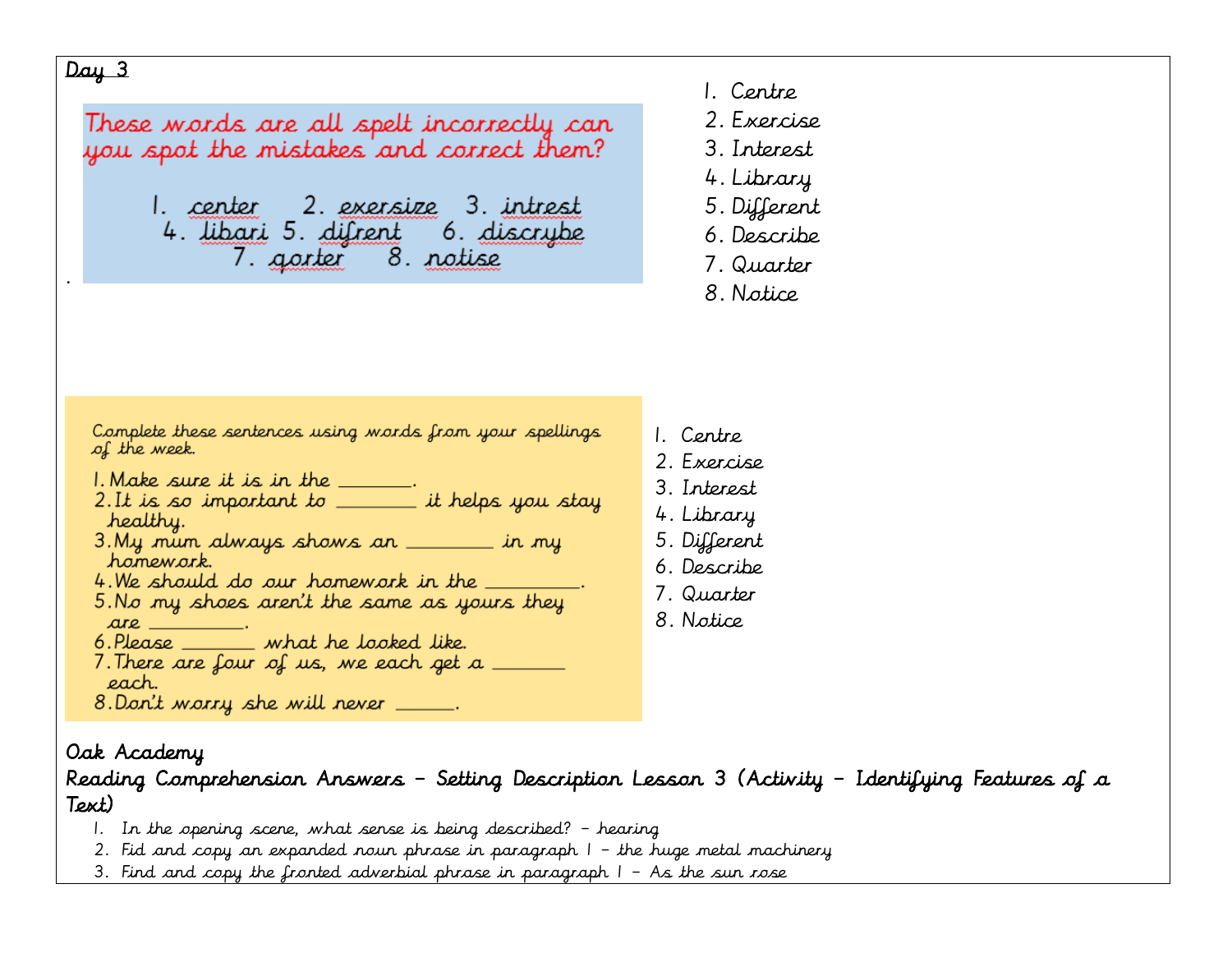- 4. Find and copy two prepositions in paragraph 2 inside, surrounding
- 5. 'And at every farm the footprints visited, all the metal machinery had strangely disappeared' Find and copy the adverb in this sentence – strangely
- 6. Find one example of an apostrophe used for possession in paragraph 3 Iron Man's

The 8 spellings of the week written in as Can write these spellings in different ways? many different ways as they can think of, Rainbow writing, bubble writing, crayons, this can be done in their book or on paper, felt tips, paints, BE CREATIVE! even on chalk in the garden! 1. centre - 2. exercise 3. interest 4. library 5. different 6. describe 7. quarter 8. notice This can be as fun and creative as they want to make it; Can you try and come up with a song to remember these spellings? Or a fun way they can write and record this in their books also! of remembering them for your mini spelling test? Maybe write a rap, song, perform a dance, act the words out? Get creative!

Oak Academy

Reading Comprehension Answers – Setting Description Lesson 4 (SPaG Focus – Fronted Adverbials ) Exploring your house, garden and outdoor spaces to write down sentences using fronted adverbials